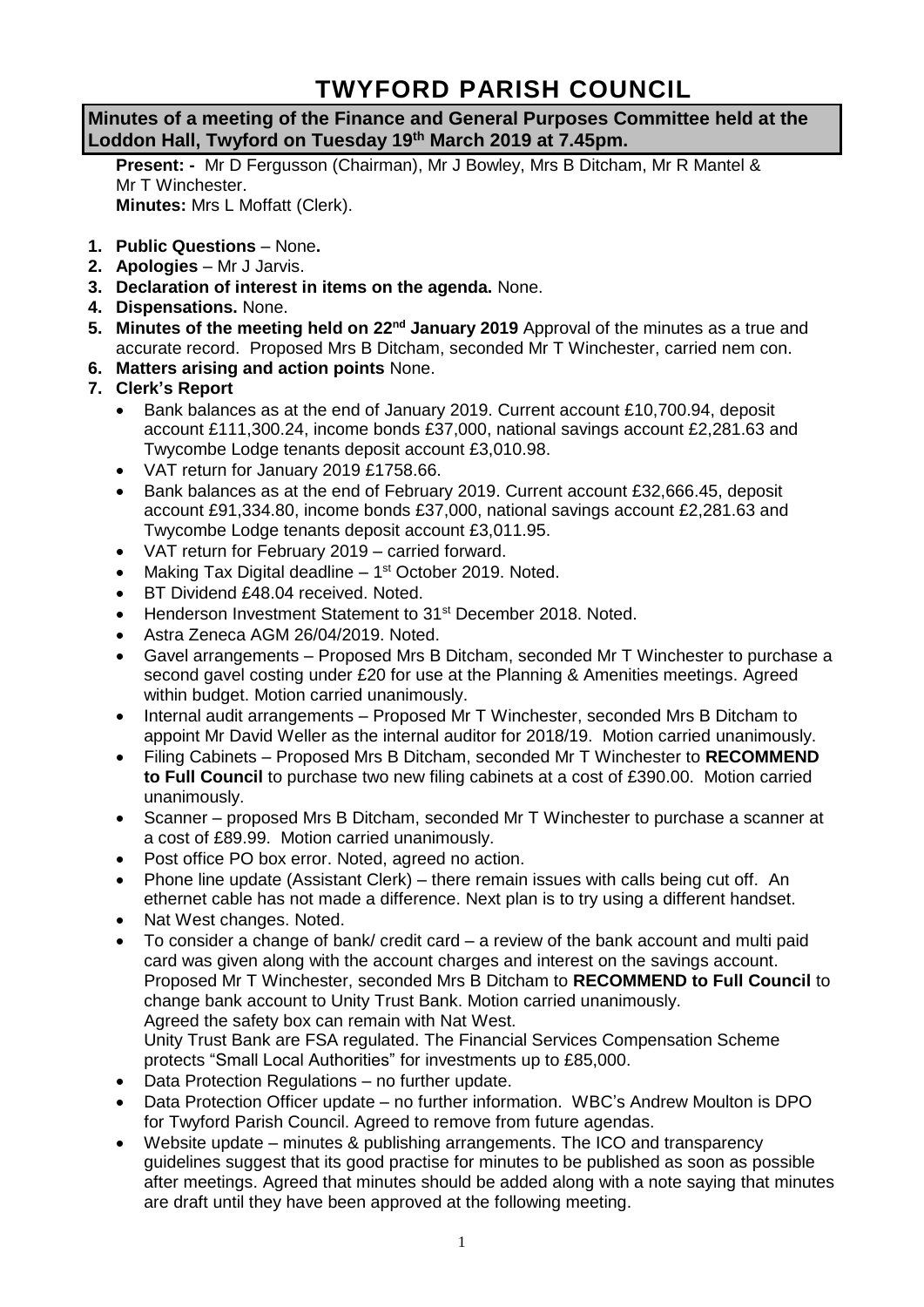- Website progress the fete stall holder form is working and information is being collated on a spreadsheet.
- New legislation The Public Sector (Websites and Mobile Applications) (no 2) Accessibility Regulations 2018. This stipulates that the councils websites must be 'accessible by making it perceivable, operable, understandable and robust'. Further guidance from NALC will be circulated as it becomes available.
- Licence agreement Wargrave Road. Awaiting guidance from the solicitor on signatures on the licence.
- Risk Assessments no items to report.

**8. Existing & new councillor training & copies of NALC Good Councillor Guide for all councillors** Agreed to purchase 15 copies of the NALC Good Councillor Guide at an approximate cost of £4.99 per copy. New councillor training exclusively for Twyford Parish Council was discussed at an approximate cost of £50 per head. Agreed that Tuesday 29<sup>th</sup> October might be a good date. Agreed for the clerk to obtain a quote and check availability for this date.

**9. To customise and approve NALC 2018 standing orders & to consider making changes for the Fete Committee election of Chairman and Vice-Chairman** The committee progressed through Mr Jarvis's suggested changes. Proposed Mr T Winchester, seconded Mrs B Ditcham to **RECOMMEND to Full Council** approval of the final draft. Motion carried unanimously.

# **10. Review of Policies**

10.1 Grant Policy – proposed Mrs B Ditcham, seconded Mr T Winchester to **RECOMMEND to Full Council** approval of the grant policy. Motion carried unanimously.

## **11. Grant Requests**

11.1 Loddon Hall – cctv – proposed Mr T Winchester, seconded Mrs B Ditcham to **RECOMMEND to Full Council** no grant. Motion carried unanimously.

11.2 Twyford Youth centre Duke of Edinburgh Scheme – proposed Mrs B Ditcham, seconded Mr T Winchester to **RECOMMEND to Full Council** a grant of £1,100, motion carried 3 in favour, 2 against.

**12. Annual Parish Meeting** – how to engage younger people, suggestion of workshops,

refreshments – wine? Proposed Mr T Winchester, seconded Mrs B Ditcham, a budget of £100 for wine & refreshments for the Annual Parish Meeting. Motion carried nem con.

#### **13. Correspondence circulated by email:**

13.1 Action for All E-Bulletin (:) (circulated 18.01.19) Noted.

13.2 The Chain Newsletter (circulated 25.01.19) Noted.

13.3 Berkshire Pension Fund employer newsletter - Inscribe - Winter 2018/19 (circulated 28.01.19) Noted.

13.4 Teenager / Young Person Workshop (circulated 28.01.19) Noted.

13.5 **NALC sends an open letter to its 100,000 councillors (circulated 28.01.19) Noted.** 

13.6 CIL & Infrastructure information sharing between WBC & Parishes (circulated 28.01.19) Noted.

13.7 Pension Scheme Advisory Board (SAB) Recommendations (circulated 01.02.19) Noted.

13.8 Royal County of Berkshire Pension Fund Employer Meeting 2019 (circulated 05.02.19) Noted.

13.9 NALC Loneliness Call for Evidence (circulated 06.02.19) Noted.

13.10 Voluntary Sector Networking Event & Workshop (circulated 06.02.19) Noted.

13.11 MS Therapy – invitation to visit (letter available to read at meeting) Noted.

13.12 The Chain Newsletter – Involve (circulated 20.02.19) Noted.

13.13 LGPS Practitioner Training events and Insight Residential Course (circulated 20.02.19) Noted.

13.14 Royal County of Berkshire Pension Fund Employer Meeting 2019 - Reminder and Agenda (circulated 20.02.2019) Noted.

13.15 Action for All E-Bulletin [11] (circulated 20.02.19) Noted.

13.16 Making Tax Digital (circulated 21.02.19) Noted.

13.17 CIL & Infrastructure information sharing between WBC & Parishes (circulated 26.02.19) Noted.

13.18 The Chain Newsletter (circulated 26.02.19) Noted.

13.19 Connecting Communities in Berkshire is on AmazonSmile (circulated 04.03.19) Noted. 13.20 New Growth Club Dates! (circulated 07.03.19) Noted.